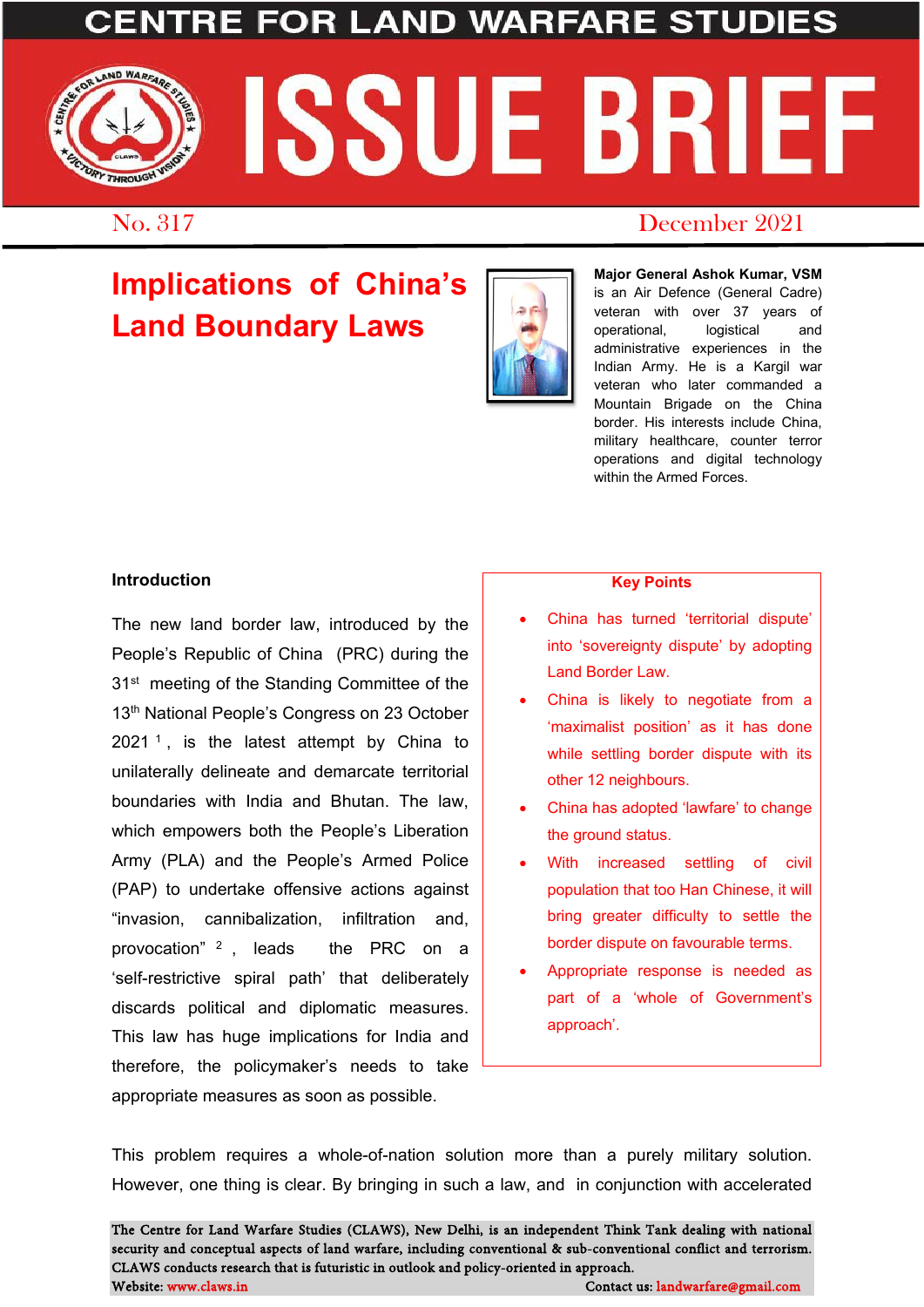construction of 624 "Xiaokong" villages<sup>[3](#page-2-2)</sup> along and inside the disputed land boundaries with India, the Chinese Communist Party (CCP) has created conditions for a 'militarised solution' to the boundary issue. Leveraging its coercive and financial capabilities, the CCP has cleared Tibetan population from the area and pumped in money (close to \$ 7 billion over a period of five years)<sup>[4](#page-2-3)</sup> and an acquiescent population closer to the border with India. As per the land boundary law, similar to the National Security Law passed with respect to Hong Kong[5](#page-2-4), China will get extra-territorial legal precedence with respect to its land boundaries. Just as the National Security Law aims to punish anyone (globally) for instigating rebellion against the CCP in Hong Kong, the Land Boundary Law also aims to punish anyone that trespasses the unilaterally decided, delineated and demarcated boundaries of China. As a result, the 'hybrid/ unconventional warfare methodology', applied so far for taking over illegal control of sovereign spaces of other states, gets converted into a 'legalistic nation-building exercise' which brooks no opposition.

This law was first proposed in March 2021 when the border dispute between India and China had manifested itself not only in Eastern Ladakh, but also along the entire Line of Actual Control (LAC) and the McMahon Line. With [6](#page-2-5)2 clauses in seven chapters<sup>6</sup>, the law provides a legal and coercive framework for China's entire security, legal and administrative state apparatus to assert itself using all elements of its Comprehensive National Power. The declaration of this law, along with the rapid build-up of China's military infrastructure, will have serious implications for India, apart from other countries especially Bhutan.

#### **Genesis of the Dispute**

Though India-China relations could be traced back to centuries, however for the purpose of the paper and to highlight the implications of the land boundary law, focus will only be on the disputed areas and how the situation reached its present state.

Tibet, which formed a buffer between India and China, and which had a 'nominal suzerain relationship' with China was conquered and absorbed in the 1950s, bringing China to India's backyard for the first time. India, in 1954, signed the Panchsheel Treaty whose basic tenets were mutual respect for each other's territorial integrity, sovereignty, mutual non-aggression and mutual non-interference in each other's' internal affairs.[7](#page-2-6) For this harmless and a mostly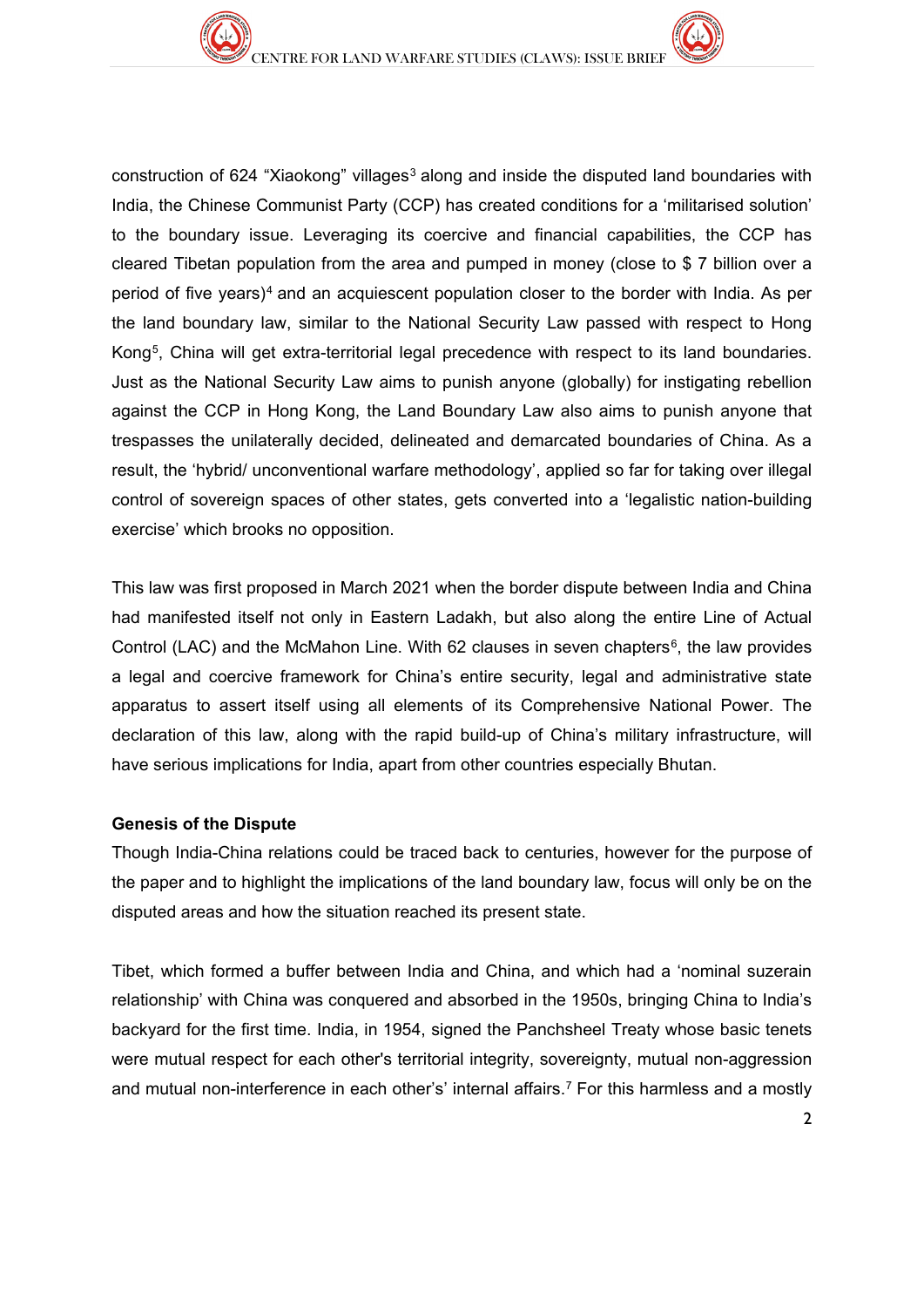UN based language, China extracted its 'own pound of flesh' by getting India to officially accept China's sovereignty over Tibet. Soon after, China, taking the cause of Tibet, started building roads through Aksai Chin— a disputed territory between India and China. India came to know of it only in 1957 and that too, a month before it was due to be opened for public use.<sup>[8](#page-2-7)</sup> India then responded with a series of measures which the Chinese attributes as the cause of war in 1[9](#page-2-8)62.<sup>9</sup>

<span id="page-2-2"></span><span id="page-2-1"></span><span id="page-2-0"></span>The root cause of conflict lies in an ill-defined, 3,440 km long border. The Johnson line shows Aksai Chin as a part of Ladakh, which is India's territory, whereas McDonald Line places it under China's control. India considers the Johnson Line as a rightful national border with China, while on the other hand, China considers the McDonald Line as the correct border with India.<sup>[10](#page-2-9)</sup> The different claims and perceptions of the LAC have led to an overlapping area; within this area lies a small zone which both the sides patrol and is characterised by clashes between the Indian and the Chinese Army.

<span id="page-2-8"></span><span id="page-2-7"></span><span id="page-2-6"></span><span id="page-2-5"></span><span id="page-2-4"></span><span id="page-2-3"></span>In the middle sector, India shares about 625km border with China which is least disputed. The boundary line in the Eastern sector is called McMahon Line which runs from the eastern limit of Bhutan to a point near the Talu Pass at the tri-junction of Tibet, India, and Myanmar.[1](#page-2-10)1. The majority of the territory of Arunachal Pradesh is claimed by China as part of Southern Tibet. China considers the McMahon line illegal.<sup>[12](#page-2-11)</sup> McMahon proposed the line in the Simla Accord in 1914 to settle the boundary dispute between Tibet and India, and Tibet and China. Though the Chinese representatives at the meeting initially accepted the agreement, however, later they started questioning its legality and refused the line.

#### <span id="page-2-11"></span><span id="page-2-10"></span><span id="page-2-9"></span>*Borders: Formation and Sovereignty Markers*

<span id="page-2-17"></span><span id="page-2-16"></span><span id="page-2-15"></span><span id="page-2-14"></span><span id="page-2-13"></span><span id="page-2-12"></span>Borders are geographic boundaries, imposed either by geographic features such as oceans, or by arbitrary groupings of political entities such as governments, sovereign states, and other subnational entities. [13](#page-2-12) A number of factors such as tax collection records, natural boundaries, academic papers and journals and finally physical possession dictates the alignment of borders between states. In India's case, as the successor state of British India, there is ample evidence of tax collection records, map based agreements and physical outposts in Aksai Chin of the 19<sup>th</sup> centuries.<sup>[14](#page-2-13)</sup>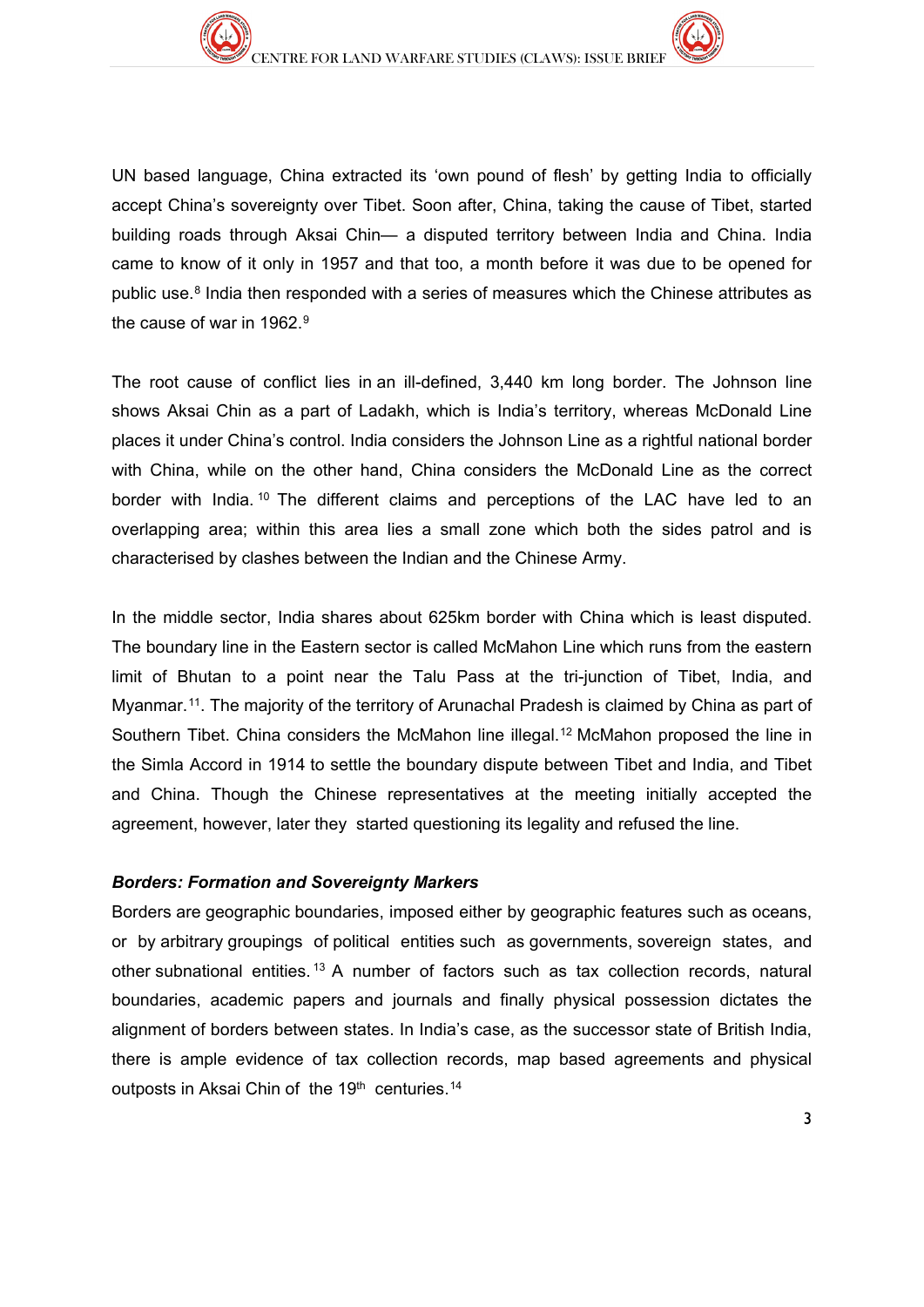#### *China's Boundary Disputes with other Countries*

<span id="page-3-3"></span><span id="page-3-2"></span><span id="page-3-1"></span><span id="page-3-0"></span>China, at one time was involved in border/boundary disputes with almost all the 14 countries at its periphery. China claimed territories in line with a maximalist position that discounted the sovereignties of other countries. Using a 'mix of coercion and cajolery', China has been able to resolve twelve out of fourteen of its disputes. Some have been resolved on its own terms while some have been legalised due to the necessity of protecting the territorial as well as religious sanctity of Xinjiang, its Achilles heel, a region plagued by Uighur separatism and an abject failure of Chinese law and order. The only border disputes remaining are with India and Bhutan— both having Indian stakes.

#### <span id="page-3-8"></span><span id="page-3-7"></span><span id="page-3-6"></span><span id="page-3-5"></span><span id="page-3-4"></span>*Pertinent Lessons from China's "Resolved" Border Disputes*

<span id="page-3-10"></span><span id="page-3-9"></span>A short summary of resolved border disputes with 12 countries brings out interesting conclusions, which if modulated into policy positions, will help both the Indian Military and consequently, the Indian Government to take steps to counter the challenge posed by the future manifestations of the law.[15](#page-2-14)The important conclusions are:-

- <span id="page-3-11"></span>• Surreptitious claiming of land through construction activities, settling civilians and use of militias. Disputes with Russia over the Zhenbao islands,[16](#page-2-15) hijacking of islands in the South China Sea<sup>[1](#page-2-16)7</sup> and the current impasse with India are all symptoms of a geographical creep.
- Territorial claims are also reinvigorated when there is internal instability in China. This behaviour was observed during China's border clashes with Russia, India and Vietnam. Only Russian aggressive reaction in 1969 forced China to look towards a boundary settlement that was in accordance to Russia's terms.[18](#page-2-17) The motives behind Chinese actions in Eastern Ladakh from April 2020 onwards, have still not been clearly spelled out by their 'wolf warriors' and only speculations have been formed by the Indian and world strategic community, with fingers being pointed towards India's actions in Kashmir or India's proximity to the US or Indian infrastructure development in the border areas. China, unsurprisingly has gone 'scot free'.
- All the border disputes with China have taken decades to get resolved and that too at China's terms and conditions. China has leveraged the so-called 'century of humiliation' to shame the international community into usurping sovereign territories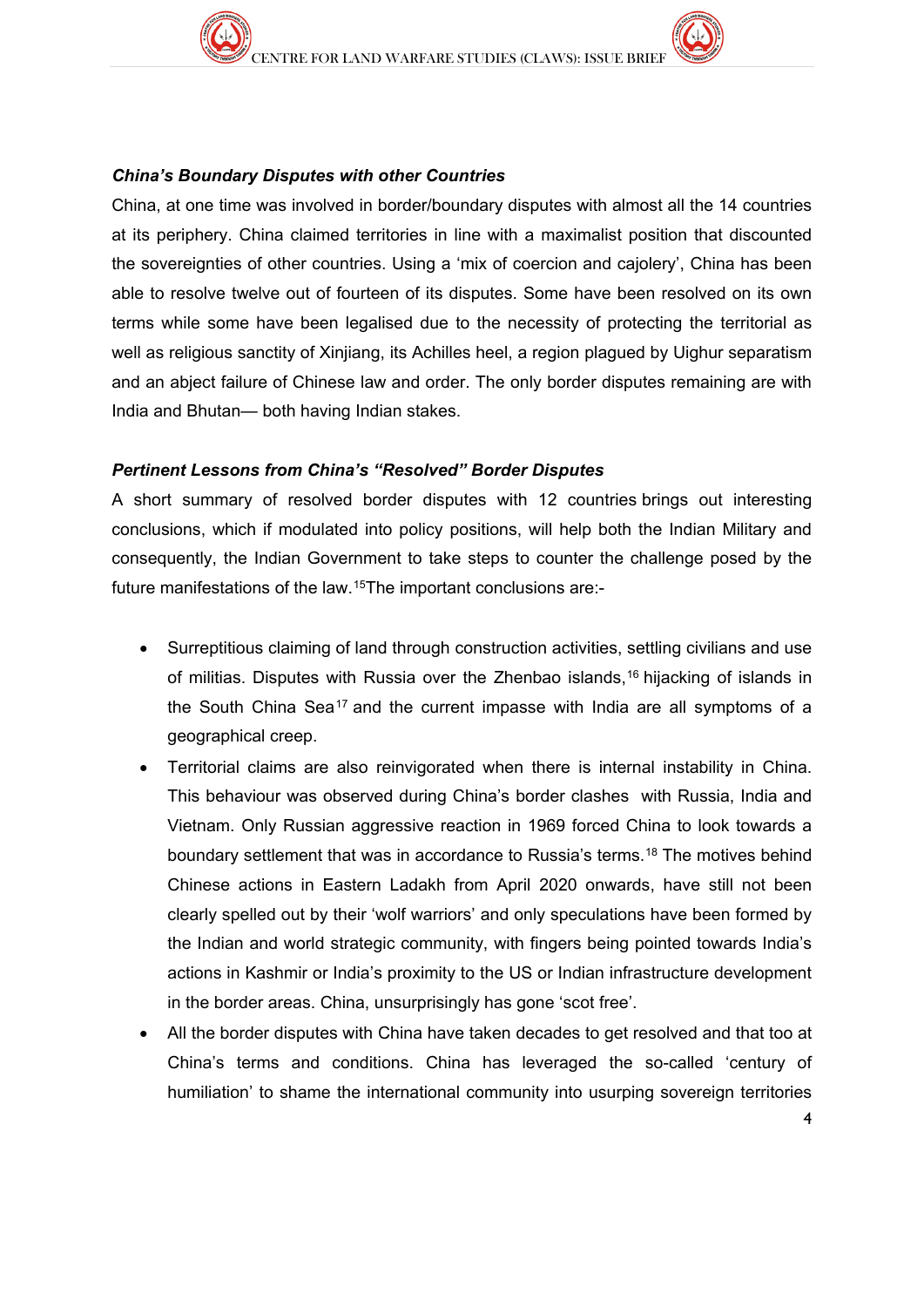of other states in the name of historicity. The names of Treaty of Argun (1858) and Treaty of Peking (1860) have been recalled to expand the modern Chinese empire.[1](#page-3-0)9 The Nine Dash Line is another example of weaponising history to grab land.[20](#page-3-1) One may grant China that it takes the aphorism —"never bargain from a position of weakness", very seriously. This is the reason why China has taken such a long time to resolve its border disputes with its neighbours. The only anomalies have been found were in cases where China's own security interests or economic interests was the prime concern. In fact, it compromises with its neighbours when its internal stability is threatened. Case in point, is the boundary dispute with Kazakhstan which, though pending for 36 years, was resolved in a matter of months when the US Central Command conducted a multilateral exercise called "Centrazbat" in 1997 which featured the longest non – stop flight to a drop zone in history— from the Continental United States directly to Kazakhstan.[21](#page-3-2)

#### *Iterations of the India-China Boundary Resolution Mechanism*

China had offered India the option of settling their border disputes in the form of a letter written by Zhou Enlai in 1959, where the idea of the LAC was first mooted. Formal round of talks between China and India on the border issue was initiated with Zhou Enlai's visit to India from 19–25 April 1960. Following this, there were a series of talks that culminated in the 'Report of the Officials on the Boundary Question.<sup>[2](#page-3-3)2</sup> The content of the boundary discussions include tactical, strategic and geopolitical issues. Localised disputes and related events such as de-engagement and de-escalation, and wider issues like package settlement deals, sector wise delineation and demarcation, clarification of the LAC and the McMahon Line and exchange of maps —all formed part of the talks.

China came up with a package deal in 1960 wherein, it would accept India's interpretation of the McMahon alignment in the Eastern sector on India's acceptance of Aksai Chin as China's inalienable part, with minor differences in Central sector to be sorted out later.[2](#page-3-4)3 Post India-China war of 1962, this proposal was shelved, to be tabled again from 1980-85. However, this time, there were significant changes in the proposal. India would have to make significant concessions in the Eastern sector, while China would make corresponding but undefined concessions in the Western sector. China also stoked up Tawang as a disputed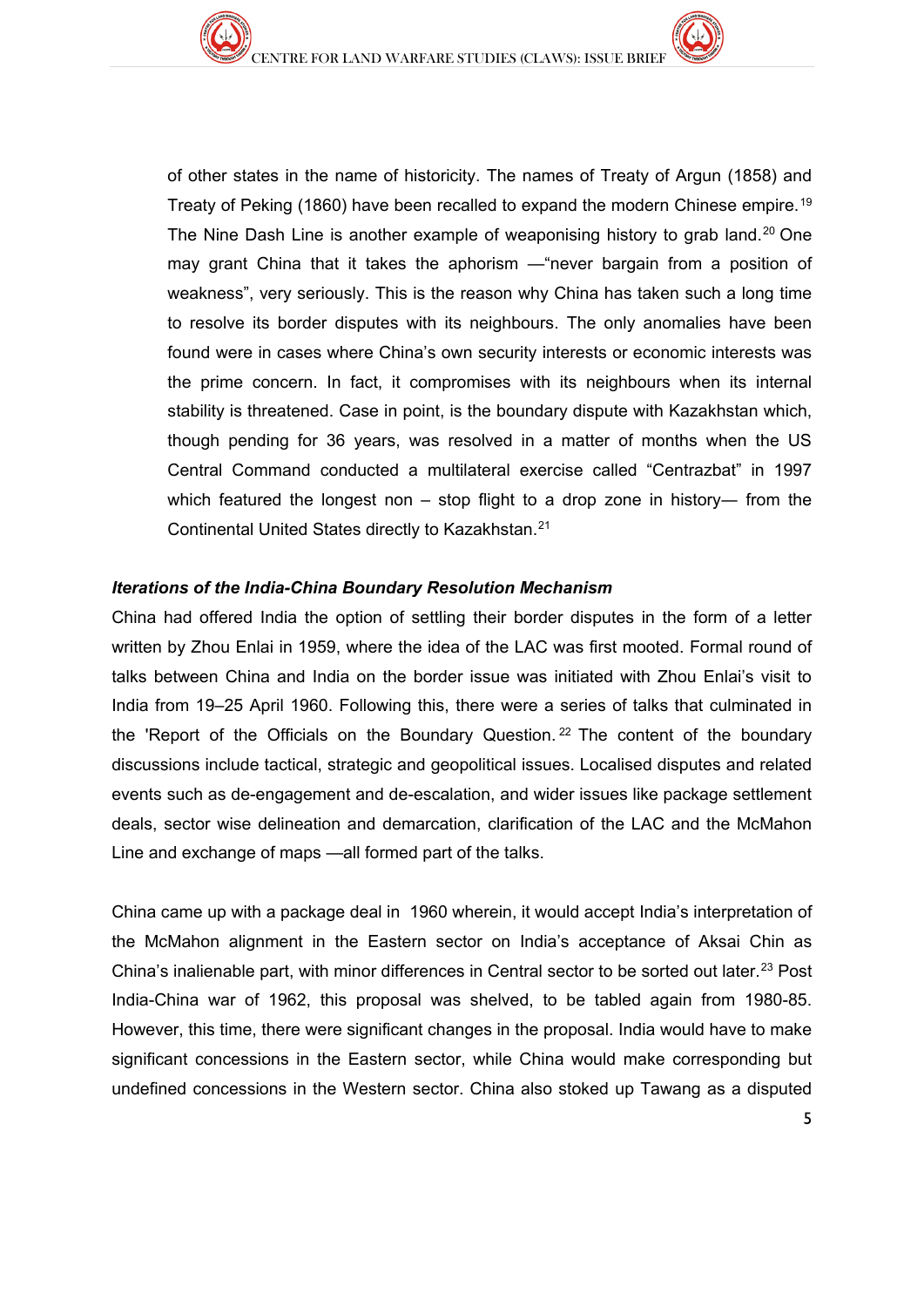territory in these discussions— a position it rigidly held on to at least till 2015.<sup>[24](#page-3-5)</sup> Moreover, China insisted on insulating the contentious border relationship with India, to focus on other aspects such as trade and technology.

There has been number of mechanisms between the two countries, over the years to deal with the border disputes. While some progress can be said to have been made, especially in chalking out and laying down some basic rules, the events of 2020-21 have made it clear that these are all subject to the aggressor's point of view. On the diplomatic level, there were eight rounds of official border talks between India and China between 1981 and 1987. In 1988, these talks were formalised as the 'India-China Joint Working Group on the Boundary Question' (JWG), through a joint communique. <sup>[25](#page-3-6)</sup> The JWG met 15 times and the last meeting was held in 2005. A Special Representatives Mechanism (SRM) was created in 2003, and founded on the basis of the 'Declaration on Principles for Relations and Comprehensive Cooperation'.[26](#page-3-7)

Apart from these, number of bilateral agreements were signed between the two countries that aimed to prevent any major armed conflict. These confidence building measures (CBMs) were Border Peace and Tranquility Agreement (1993), Agreement on Military Confidence Building Measures (1996) and Protocol for the Implementation of Military Confidence Building Measures (2005). These were supplemented by political measures such as Declaration on Principles for Relations and Comprehensive Cooperation (2003) and Agreement on the Political Parameters and Guiding Principles for the Settlement of the India-China Boundary Question (2005). Later, two more agreements vis. 'India-China Agreement on the Establishment of a Working Mechanism for Consultation' and 'Coordination on India-China Border Affairs' were signed on 17 January 2012. In addition, Agreement between the Government of the Republic of India and the Government of the People's Republic of China on Border Defence Cooperation, signed on 23 October 2013, paved the way for the resolution of the conflict through the application of the respective countries' laws.

These agreements of 2012 and 2013 disallowed patrols in areas lacking common understanding, prevented use of force between the two countries and established working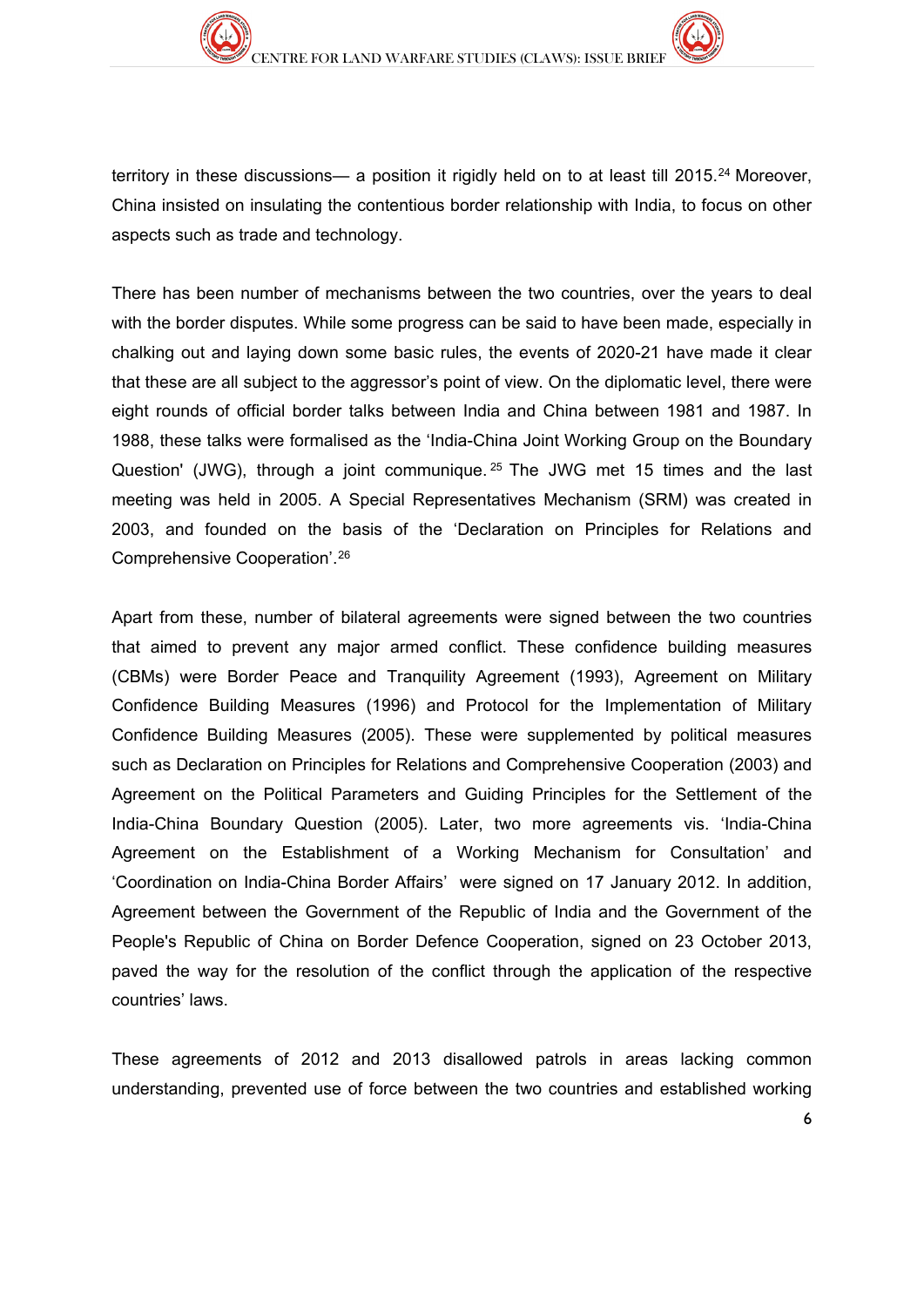mechanisms at the Joint Secretary level, apart from the pre-existing special representative mechanisms. Since these are the latest agreements between the two countries, they conventionally override the tenets of the previous agreements on those issues that have been recently agreed upon. China's formulation of the border laws may have a serious implication as these same agreements can be recalled to justify a possibly new form of 'lawfare based territorial aggression'.

Despite these, number of confrontations and unarmed physical fights broke out intermittently between the Armed Forces of the two countries in places where there were 'difference in perceptions' of the LAC. The Wuhan and Mamallaparam Directives, informal understandings between the highest political leadership of the two countries, also sought to constrain their respective Armed Forces to apply a more restrained outlook towards the boundary dispute.<sup>[2](#page-3-8)7</sup> Of these five Border Personnel Meetings (BPM), two are in the Indian Union Territory of Ladakh or India's western (northern) sector corresponding to China's Southern Xinxiang Military District, one in Sikkim and two in Arunachal Pradesh in India's Central and Eastern sectors corresponding to China's Tibet Military District. Hotlines have finally been established, after a lot of dithering by the Chinese on protocol issues. As of date, six hotlines are functional ― two each in Sikkim, Arunachal Pradesh and Ladakh. The unfortunate incidents of 2020-21 led to the formalisation of the Corps Commander Level talks between the Indian Army and the PLA. 13 rounds have so far been held which have led to major deescalation around the Pangong Tso areas but the overall de-escalation is still awaited.

#### *China's Land Boundary Law: What has Changed?*

China's declared intention of formalising its 'covert and creeping claims' on sovereign Indian territory has been made clear with the ratification of the Land Boundary law, which will come into effect from 01 January 2022. Though most provisions of the law are heavily cloaked in legalese, it emphasises the responsibilities of China's provinces, government departments and civilians to play a coordinated role to tackle various national challenges, be it terrorism, transgression, customs or host of other activities. There is, however, no doubt that China, through the enactment of this legislation, intends to provide legal cover for its likely actions in Eastern Ladakh, Bhutan and possibly Taiwan. This is not the first time that China has attempted to unilaterally impose a domestic law onto international 'subjects'.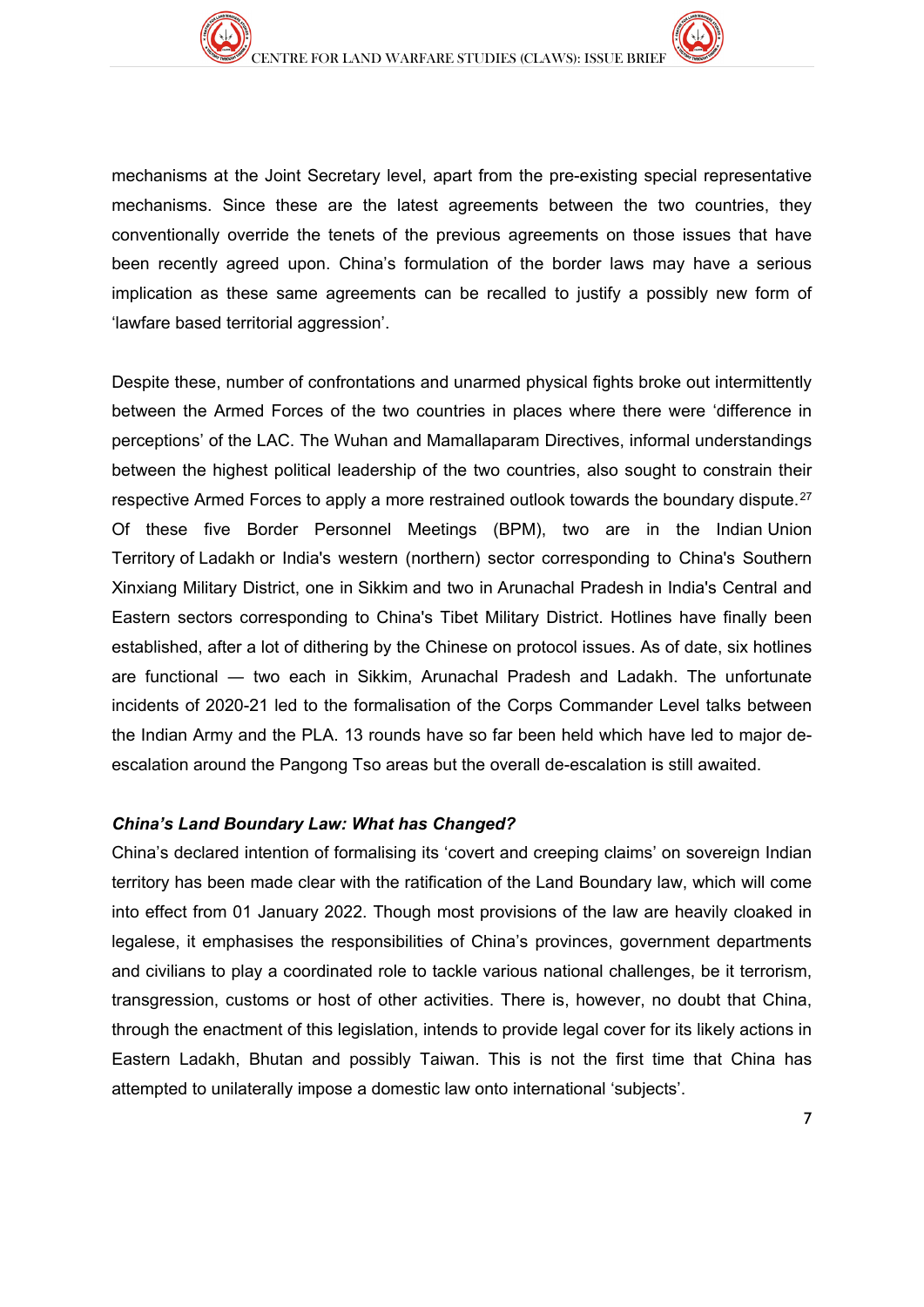The National Security Law imposed on Hong Kong provides ample evidence of this extraterritoriality. The national security law criminalises any act of secession (breaking away from the country), subversion (undermining the power or authority of the central government), terrorism (using violence or intimidation against people) and collusion with foreign or external forces. On the face of it, the law resembles any ordinary national security law prevalent in countries across the globe. It is when one goes deeper into the wordings of its 66 articles, that the entire import of the law becomes clear. The law is applicable for any individual, within or outside the jurisdiction of the Chinese constitution, who is liable to be arrested by Chinese authorities anywhere in the world. Similarly, the land boundary law aims to make all of China's territorial claims valid with the stroke of a pen, notwithstanding the complicated and give-and-take scenarios understood to be the hallmark of successful boundary negotiations. China's illegal claims on the entire state of Arunachal Pradesh, which it sees as a part of South Tibet, will be made 'legal' and 'tenable' once this law comes into action, enabling China to use the full might of its military machine and state apparatus to justify an audacious land grab, reminiscent of colonial times.

The law emphasises the role of Chinese citizens and civilian institutions in supporting the PLA and the People's Armed Police (PAP) — most likely a hangover from the pre-existing military-civil fusion (MCF) strategy. The concept of 'mass defence groups' has been enunciated. These will support border defence missions. Most likely, this will mean the enlisting of Chinese citizens in information collection, maintain law and order and assist in territorial defence.

China has already made a start by constructing 'Xiaokong' or model villages in the upper Subansiri valley, a disputed region between India and China but in China's possession since 1959. [28](#page-3-9) Once constructed, number of Han Chinese from China interior will be settled in these villages, whose security will then be the responsibility of the China's border guards and PLA. In fact, this boundary law is the physical manifestation of a long-standing Chinese ploy of using 'lawfare' for gaining territorial concessions. By creating facts on the ground, such as the artificial islands in the South China Sea and now along the India- China border, China is daring countries to displace these realities and initiate a conflict. Making a big swipe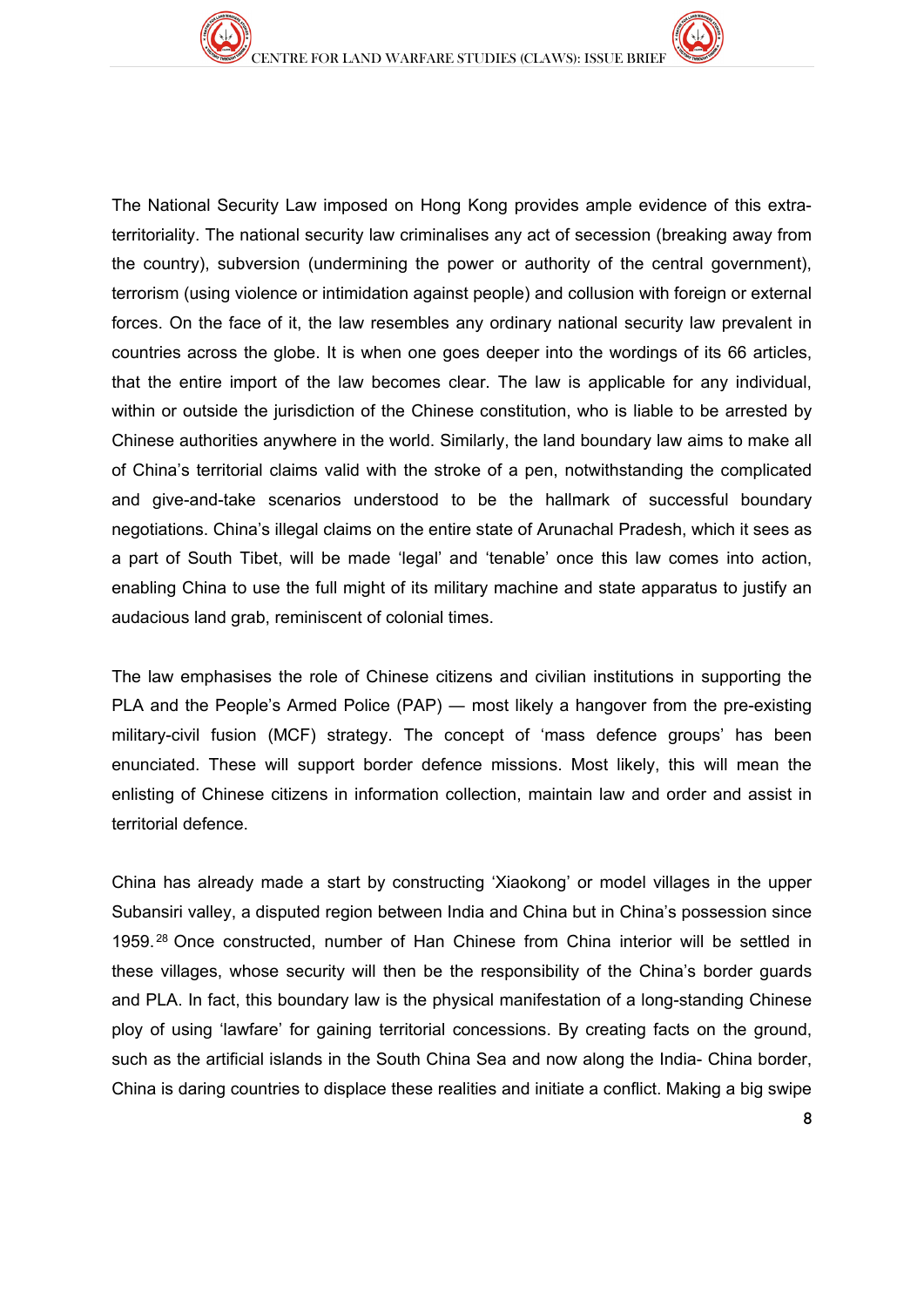at other countries' territory under the garb of a 'law', enables the entire Chinese Comprehensive National Power (CNP) to be brought to bear on the country whose territory it covets. The justification of 'throwing out the infiltrators' can be used for legalising its imperialist act.

Similarly, the law contains paragraphs on the principles governing water resources of crossborder rivers. This is a significant cause of concern for India being the lower riparian. The water wars, are likely to become a reality in the coming years, with climate change induced droughts, deluges and famines becoming a reality in major parts of the world.

#### *Reasons for Making this Law*

Many factors seemed to have spurred the formulation of this law. China's land border dispute, especially after the incidents of 2020-21 seem to have created doubts in the mind of its military planners regarding the capability of its newly transformed Armed Forces to resolve national security issues quickly and decisively in its favour. Counter mobilisation by India seemed to have dented the morale of the Chinese troops. This law is an attempt by China to renew its focus from the maritime domain towards the land front, which it had considered solved. The free flow of Covid-19 virus across borders may have hardened attitudes towards 'concretising' the somewhat porous frontier regions in China. Xi Jinping's signature move of 'forced ethnic assimilation' through words such as 'Sinicisation of Buddhism', 'Fortress Tibet' and "forging a consciousness of the common identity of the Chinese Nation" will be given an impetus through the passage of this law.

#### *Implications for India*

Ostensibly meant to act as a framework for its border areas all across, the boundary law is most likely to be a fallout of what happened in Eastern Ladakh and the counter mobilisation by India. There are few implications of what this law might mean for India:-

• Despite the existence of a number of CBMs, hotlines and BPMs, there exists some sort of mutual distrust between the military personnel of the two countries. Given China's claim over a significant amount of Indian territory as its own, and the law specifically stating that "The Chinese PLA and the Chinese PAP, in accordance with their respective tasks" will "resist armed aggression….stop and cross illegal border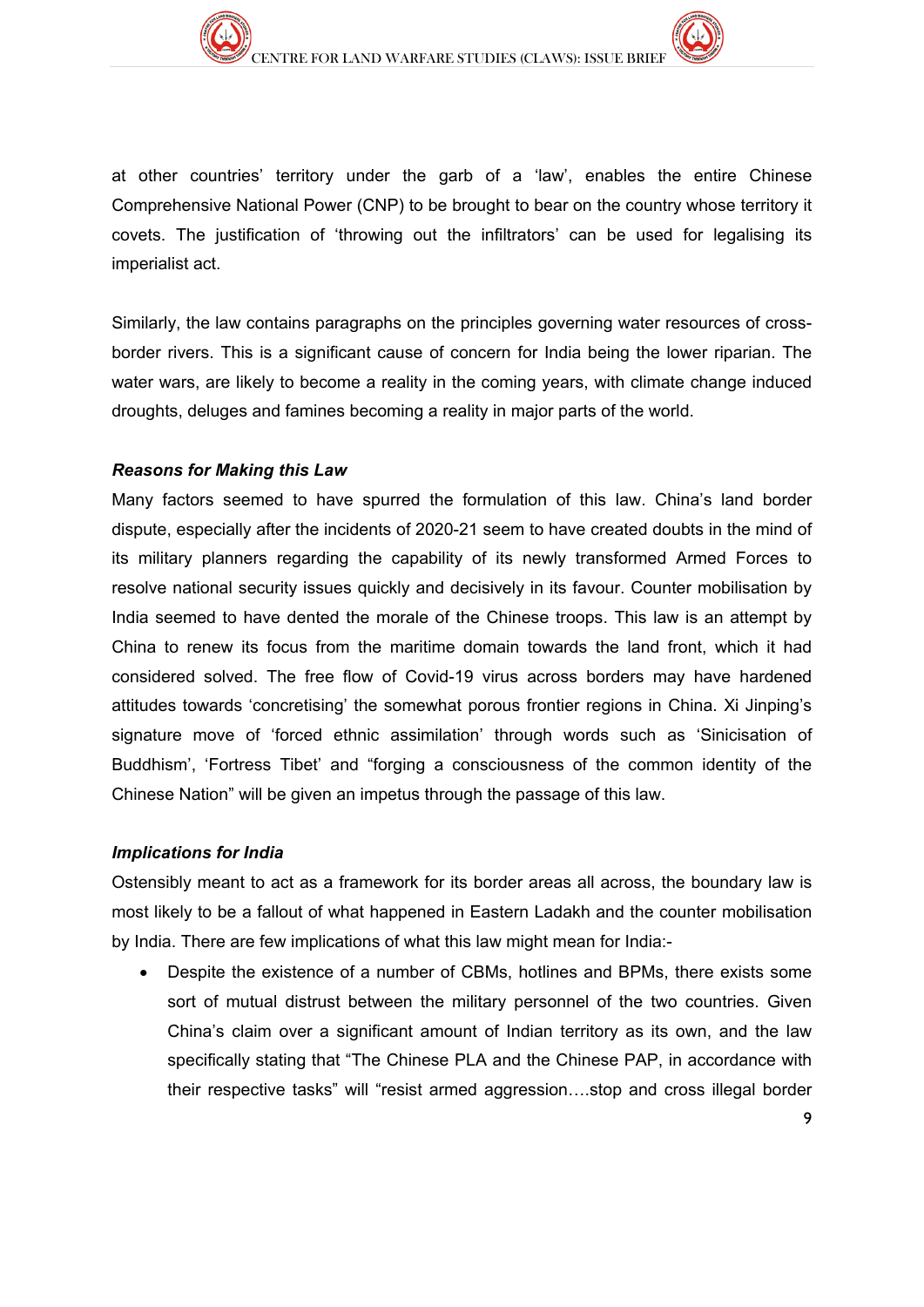crossings", it remains to be seen as to how this law will change (or not) the PLA's perception of Indian Forces in Arunachal Pradesh, Eastern Ladakh and Tawang, to say the least. The wordings of the law clearly states that armed action will be undertaken to evict the intruders. Distrust coupled with ambiguous and aggressive statements are a potent mix likely to cause armed conflicts in the future.

- The law prohibits the construction of permanent facilities 'near' China's border without permission from Chinese authorities. The vague wording could be interpreted to include both sides of the border, creating the potential for additional friction. Though China have had a head start in rapidly creating infrastructure in the border areas, India is also fast catching up. A series of India-China border roads (ICBRs), opening up of the Atal tunnel and number of tunnels, bridges and overpasses, have ensured that even the Indian Armed Forces have the potential to mobilise faster as compared to yesteryears. In fact, the rapid construction of infrastructure by India is alluded to (unofficially) by China watchers as one of the reasons for China's attempted land grab in 2020. Further construction by India may be used as a ruse by a belligerent PLA to create incidents on the border with potential to spill-over into an armed conflict. [29](#page-3-10)
- Emphasising on the development of border towns and the role of civilians, the law may raise questions about whether Beijing intends to expand or accelerate civilian settlement in areas bordering India, Nepal and Bhutan. This is a part of the salami slicing tactics used by China in the maritime domain, especially in the South China Sea.
- With the stroke of a pen, China has 'turned a border dispute into a sovereignty dispute',rending it more intractable. With the border dispute active, it was comparatively pragmatic to parcel it so that the countries could focus on other aspects. Also, a border dispute sustained hopes of a give-and-take in the future. Turning this into a sovereignty dispute has also brought in the dynamics of ultranationalism and polarisation. The very core of the Westphalian nation-state i.e. sovereignty is something which can neither be diluted nor bartered away implying that remaining aspects of the India-China relationship are now forever made impervious to confidence building measures (CBMs).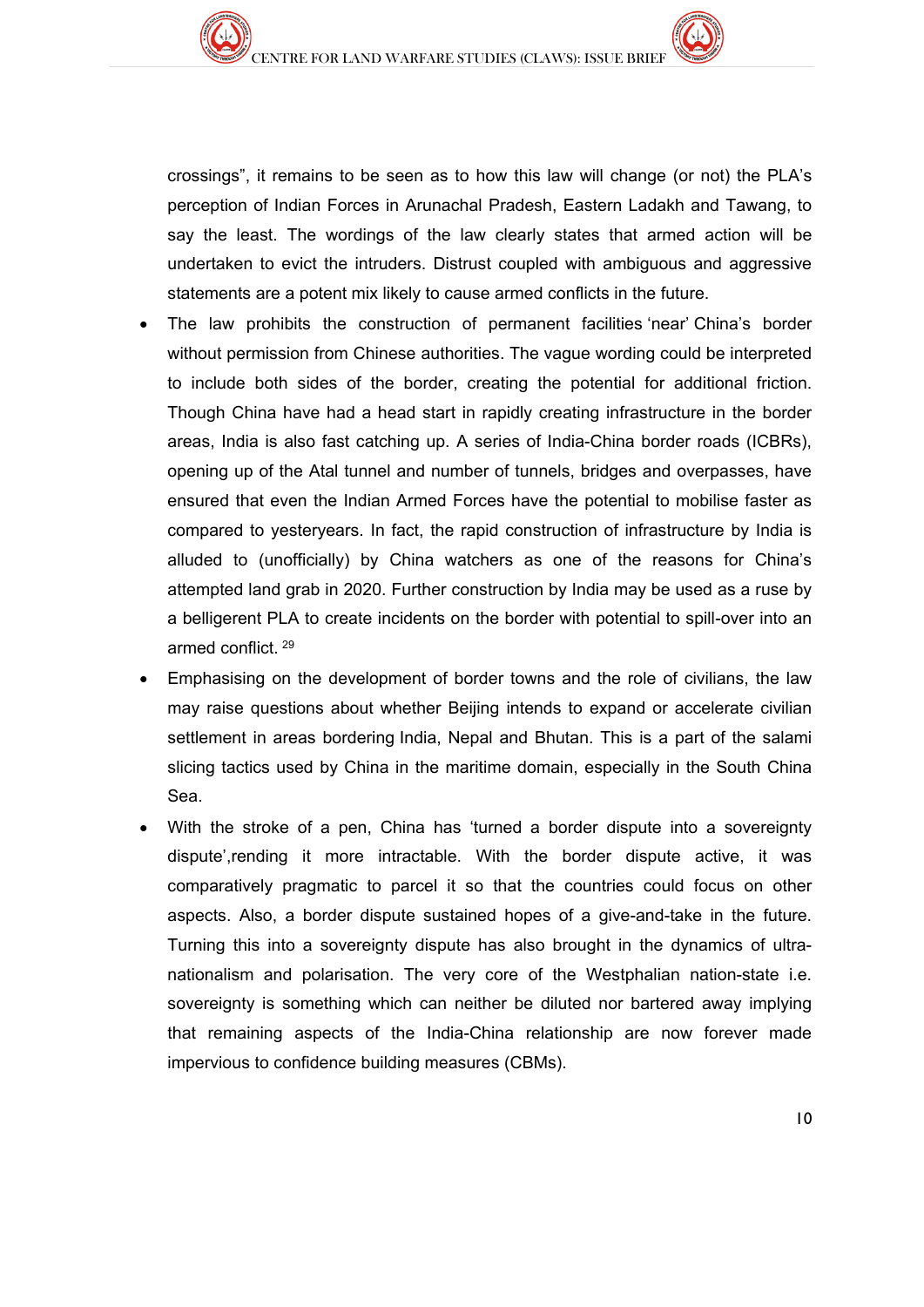- Article VII of the 2005 Agreement between the Governments of India and China, on the boundary question, explicitly mentions safeguarding of "due interests" of settled populations in the border areas. By utilising the land boundary law, China can continue with the creeping 'Gaza-fication' of disputed land and later claim these for the population. There has been a huge drain of people from the interiors of China, and the 2005 agreement has been used by China as a context for solidifying its claims. That is what it means when it refers to Article 19 of the Land Boundary Law where "consultation" is mentioned in reference to a neighbouring country.<sup>[3](#page-3-11)0</sup>
- On an average, between 1993 and 2013, there were five agreements in 20 years i.e. one agreement signed every four years. However, post 2013, there has been no agreements between the two countries, apart from the two 'strategic directives' that is applied to their respective troops. Ultranationalism that trends both in India and China, may prevent "horse-trading" or "give and take of territories". A possibility of force v/s force engagements cannot be ignored.

#### *Recommendations*

Some recommendations for the Indian government are:

- Written agreements related to mutually agreed settlements, ratified by the Parliaments of both countries, needs to supersede any other law related to borders.
- Continuous engagement with China with an aim to resolve the standoff peacefully.
- Enhanced engagement with neighbouring countries so that geographic creep by China can be curtailed.
- More involvement in QUAD like groupings and focus on security calculus to be a part of such groupings.
- Enhanced engagement with Russia to secure India-Russia bilateral relationship.
- Development of infrastructural connectivities in mission mode in all border areas be it road, rail, water or air. In addition to axial connectivities, more focus on lateral connectivities needs to be given. This is most urgently needed to come out of valley based restrictions on deployment of forces and resources.
- Speeding up of theaterisation albeit in revised format as against current land centric approach.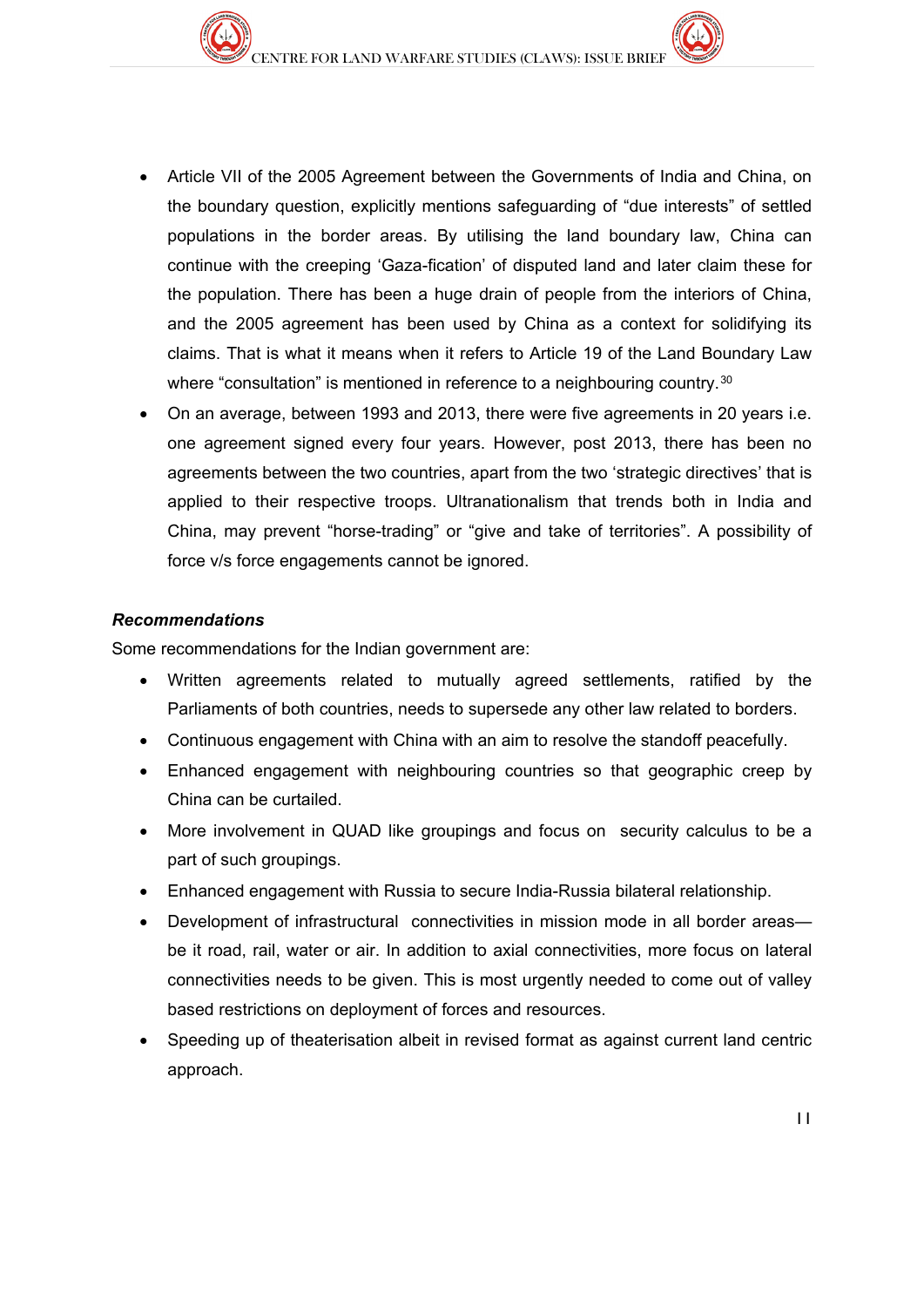- Speeding up of modernisation program to leverage technology especially in those areas which enhances surveillance, firepower and force projection. Investment in drones, counter-drones, swarms, long range air defence (AD) systems, light artillery systems, enhancement of long range missiles and rocket forces, could be some of the areas besides others.
- Development of dual-use infrastructure.
- Restrict civilian population migration from border areas to urban centres by combined approach of development and incentives.
- Develop civil infrastructure in forward areas beginning with tourism followed by settlement of civilian population on permanent basis.
- Enactment of central law wherein state based law prohibiting buying and selling of state land by those belonging to other states be prevented. A geographic extent can be delineated for such security requirements so that national security concerns along with concerns of natives of the state can be addressed simultaneously.
- Undertake mountaineering expeditions with increased frequency along with granting permission to foreign nationals, academic research related to border areas and all such other actions, which cement our claim on our borders, needs to be expedited.
- Outsourcing of all logistical responsibilities to the civilian setup, where these have been developed, so that we can utilise the available manpower for combat roles.

There are many more recommendations which can contribute to the enhancement of the security capacity of the nation to not only face the current challenges but also those which may emerge in the future. A separate study by professionals may pave the way.

### **Conclusion**

12 China's land boundary law brings in a new dynamic into India- China relations. By creating a self-fulfilling prophecy that is most likely to spiral into an armed conflict and by enlarging the theatre of conflict to the entire Arunachal Pradesh, an area which until very recently was outside the ambit of the boundary discussions, China has destroyed all aspects of peaceful co-existence with India permanently. There can be now no aspects of segregating different aspects of the relationship — economic and diplomatic, from the military and geo-political one. India, on the other hand, has received the 'rude shock' that it required to get its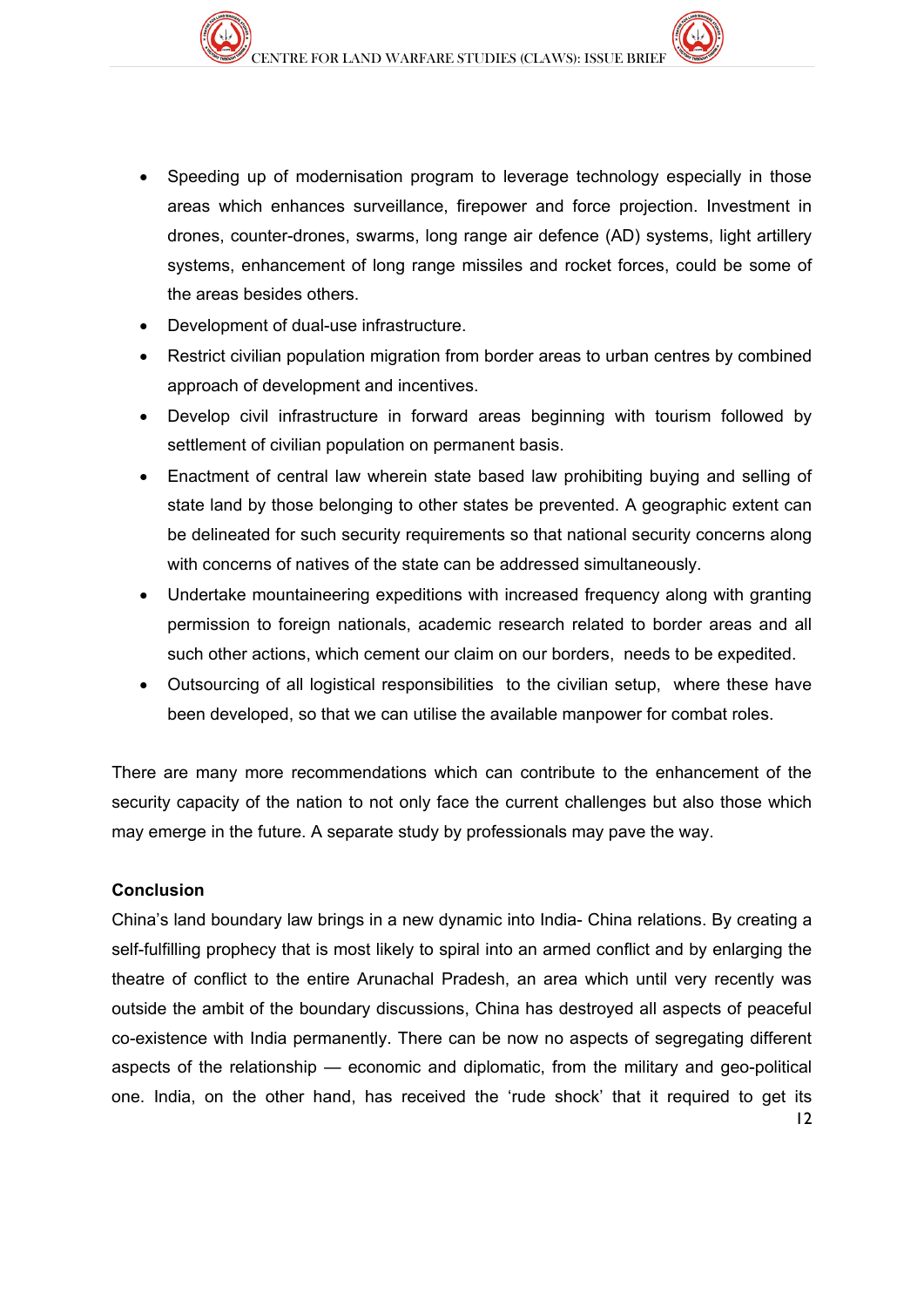theaterisation and modernisation program into higher gear. On similar lines, India also needs to take a 'leaf out of the Chinese playbook' by weaponising erstwhile considered purely civilian matters such as expeditions, academia and habitation. Efforts have already started in requisite areas but these needs to be expanded and fast-tracked. China's boundary law, on the whole, has shifted the relationship from constrained cooperation to competition to now confrontation and India needs to be prepared to deal with it.

#### **End Notes**

<sup>2</sup> Ibid.

- 6 N.1.
- <sup>7</sup> Humero Hakro , Ali Khan, Jamshed Ali Baloch, *Divergence and Convergence between China-India Relations in Post-Cold War Era*, *Palarch Journal of Archalogy of Egypt/ Egyptology, Vol 18, No 10*. Available at [https://archives.palarch.nl/index.php/jae/article/view/10325.](https://archives.palarch.nl/index.php/jae/article/view/10325) Accessed on 27 November 2021.
- 8 R Muzalevsky, "Sino-Indian Border Disputes in an Era of Strategic Expansions", *The US Army War College Quarterly: Parameters*, Vol 51, No.4, pp.37-48. Available at [https://press.armywarcollege.edu/parameters/vol51/iss4/5/.](https://press.armywarcollege.edu/parameters/vol51/iss4/5/) Accessed on 27 November 2021.
- 9 Tanvi Madan, *Fateful Triangle: How China Shaped US-India Relations During the Cold War*, (Gurgaon, India: Penguin Random House, 2020), ISBN 9780670093755.
- <sup>10</sup> AK Sahu and S Mohan, "From Securitization to Security Complex: Climate Change, water security and the India–China relations", *International Politics*, pp.1-26.
- <sup>11</sup> Raagini Sharma, "China's Territorial Claim on Arunachal Pradesh-The North East Frontier State of India". Available at [https://www.rieas.gr/images/asia/raagini101.pdf.](https://www.rieas.gr/images/asia/raagini101.pdf) Accessed on 30 November 2021.
- 12Thejalhoukho, "The Sikkim–Tibet Convention of 1890 and the Younghusband Mission of 1904", *China Report*, 14 October 2021. Available at [https://journals.sagepub.com/doi/abs/10.1177/00094455211047078.](https://journals.sagepub.com/doi/abs/10.1177/00094455211047078) Accessed on 01 December 2021.
- <sup>13</sup> Linda Basch, Nina Glick Schiller, and Cristina Szanton Blanc, *Nations unbound: Transnational Projects, PosPcolonial predicaments, and Deterritorialized Nation-States*, (Routledge, 1993). ISBN 978-2881246302.
- 14 K Gopalachari, "The India-China Boundary Question", *International Studies, Vol 5, Issue 1-2*, 01 January 1963, pp.33-42. Available at [https://journals.sagepub.com/doi/10.1177/002088176300500103.](https://journals.sagepub.com/doi/10.1177/002088176300500103) Accessed on 01 December 2021.
- 15 A Upadhyay, "China's Border Wars", *USI Journal*, January 2013-March 2013. Available at [https://usiofindia.org/publication/usi-journal/chinas-border-wars/.](https://usiofindia.org/publication/usi-journal/chinas-border-wars/) Accessed 27 November 2021.
- <sup>16</sup> LJ Goldstein, L.J, "Return to Zhenbao Island: Who Started Shooting and Why it Matters", *The China Quarterly*,

<sup>&</sup>lt;u>.</u> 1Shuxian Luo, "China's land border law: A preliminary assessment", *Brookings*, 04 November 2021. Available at https://www.brookings.edu/blog/order-from-chaos/2021/11/04/chinas-land-border-law-a-preliminaryassessment/. Accessed 15 November 2021.

<sup>3 &</sup>quot;Authorities plan to build 624 "well off" border villages in Tibet", *Free Tibet*, 07 February 2020. Available at https://freetibet.org/news-media/na/authorities-tar-plan-build-624-%E2%80%9Cwell-%E2%80%9D-bordervillages-help-secure-tibet. Accessed 11 November 2021.

<sup>4</sup> PTI, "China to spend \$30 bn in Tibet on infrastructure development in 5 years", *Business Standard*, 09 March 2021. Available at [https://www.business-standard.com/article/international/china-to-spend-30-bn-in-tibet-on](https://www.business-standard.com/article/international/china-to-spend-30-bn-in-tibet-on-infrastructure-development-in-5-years-121030901439_1.html)[infrastructure-development-in-5-years-121030901439\\_1.html.](https://www.business-standard.com/article/international/china-to-spend-30-bn-in-tibet-on-infrastructure-development-in-5-years-121030901439_1.html) Accessed 04 October 2021.

<sup>5 &</sup>quot;Hong Kong security law: What is it and is it worrying?", *BBC News*, 30 June 2020. Available at [https://www.bbc.com/news/world-asia-china-52765838.](https://www.bbc.com/news/world-asia-china-52765838) Accessed 27 November 2021.